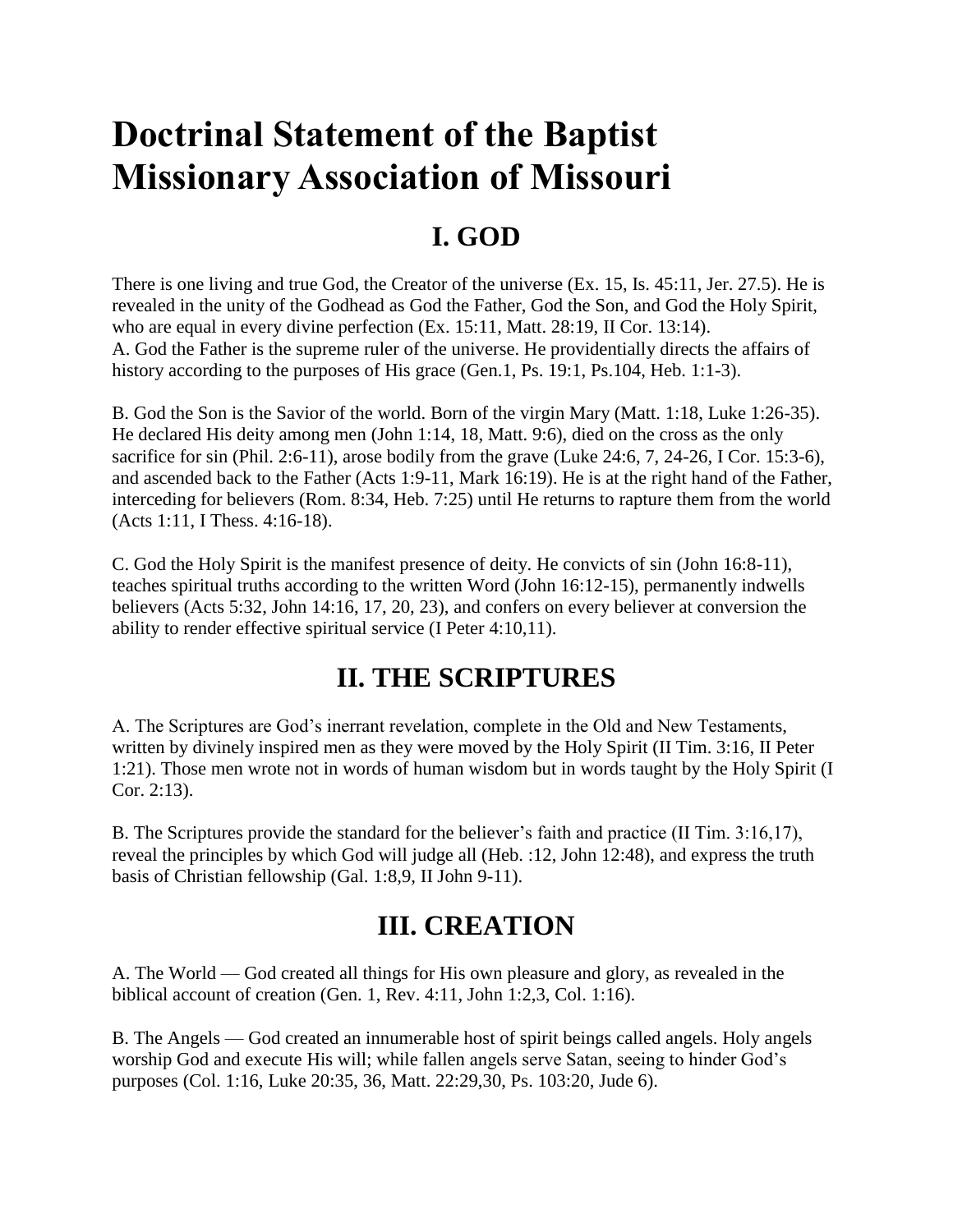C. Man — God created man in His own image. As the crowning work of creation, every person is of dignity and worth and merits the respect of all other persons (Ps. 8, Gen. 1:27, 2:7, Matt. 10:28-31).

#### **IV. SATAN**

Satan is a person rather than a personification of evil (John 8:44), and he with his demons opposes all that is true and godly by blinding the world to the gospel (II. Cor. 4:3,4), tempting saints to do evil (Eph. 6:11, I Peter 5:8), and warring against the Son of God (Gen. 3:15, Rev.  $20:1-10$ ).

#### **V. DEPRAVITY**

Although man was created in the image of God (Gen. 1:26, 2:17), he fell through sin and that image was marred (Rom. 5:12, James 3:9). In his unregenerate state, he is void of spiritual life, is under the influence of the devil, and lacks any power to save himself (Eph. 2:1-3, John 1:13). The sin nature has been transmitted to every member of the human race, the man Jesus Christ alone being excepted (Rom. 3:23, I Peter 2:22). Because of the sin nature, man possesses no divine life and is essentially and unchangeably depraved apart from divine grace (Rom. 3:10-19, Jer. 17:9).

#### **VI. SALVATION**

A. The Meaning of Salvation — Salvation is the gracious work of God whereby He delivers undeserving sinners from sin and it's results (Matt. 1:21, Eph. 2:8,9). In justification He declares righteous all who put faith in Christ as Savior (Rom. 3:20-22), giving them freedom from condemnation, peace with God, and full assurance of future glorification (Rom. 3:24-26).

B. The Way of Salvation — Salvation is based wholly on the grace of God apart from works (Titus 3:5, Eph. 2:9). Anyone who will exercise repentance toward God and faith in the Lord Jesus Christ will be saved (Acts 16:30-32, Luke 24:47, Rom. 10:17).

C. The Provision of Salvation — Christ died for the sins of the whole world (John 1:29, 3:16, I John 2:1,2). Through his blood, atonement is made without respect of persons (I Tim. 2:4-6). All sinners can be saved by this gracious provision (Heb. 2:9, John 3:18).

#### **VII. SECURITY**

All believers are eternally secure in Jesus Christ (John 10:24-30), Rom. 8:35-39). They are born again (John 3:3-5, I John 5:1, I Peter 1:23), made new creatures in Christ (II Cor. 5:17, II Peter 1:4), and indwelt by the Holy Spirit (Rom. 8:9, I John 4:4), enabling their perseverance in good works (Eph. 2:10). A special providence watches over them (Rom. 8:28, I Cor. 10:13), and they are kept by the power of God (Phil. 1:6, 2:12,13, I Peter 1:3-5, Heb. 13:5).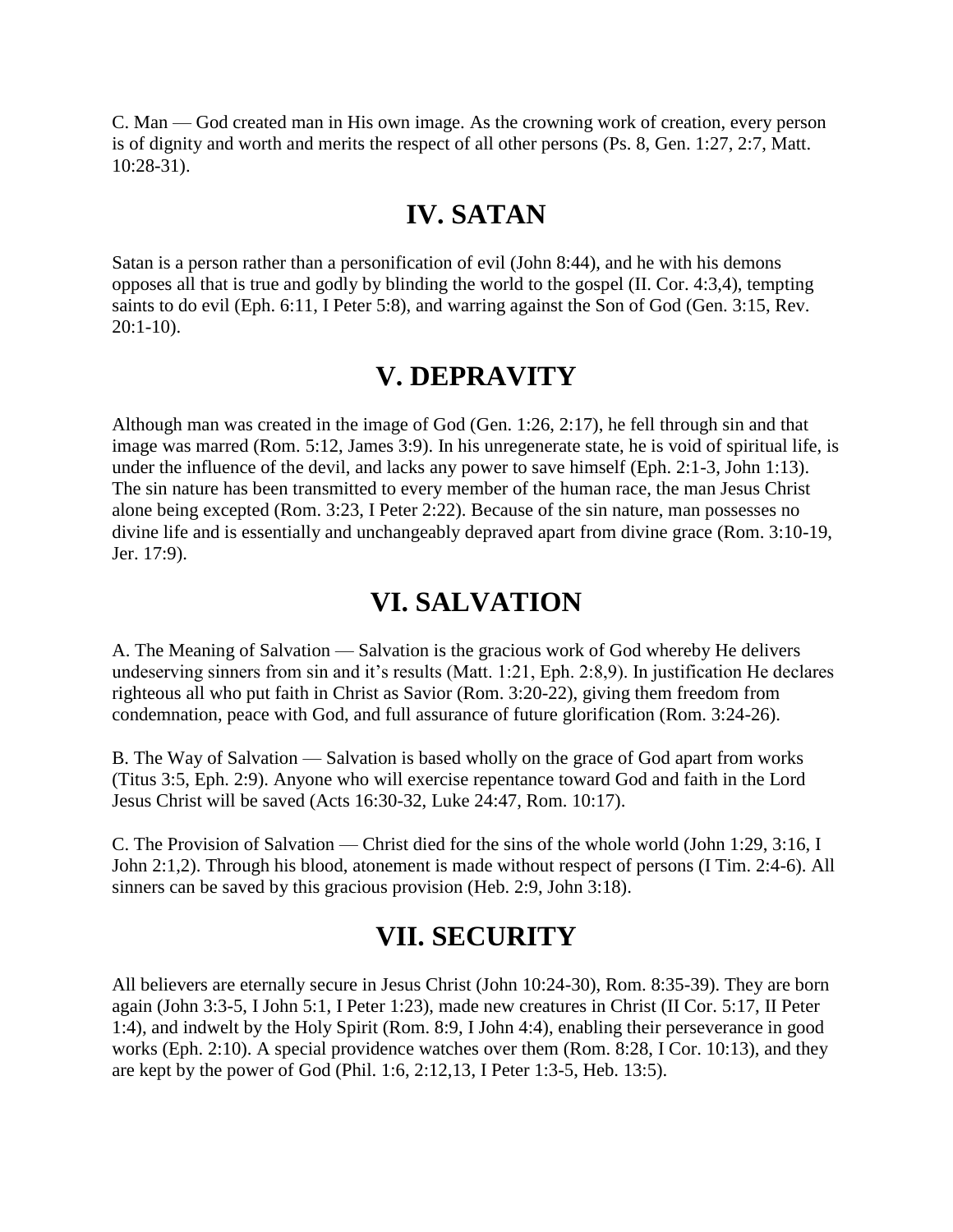## **VIII. CHURCH**

A. The Nature of the Church — A New Testament Church is a local congregation (Acts 16:5, I Cor. 4:17) of baptized believers in Jesus Christ (Acts 2:41) who are united by covenant in belief of what God has revealed and in obedience to what He has commanded (Acts 2:41, 42).

B. The Autonomy of the Church — She acknowledges Jesus as her only Head (Eph. 5:23, Col. 1:18) and the Holy Bible as her only rule of faith and practice (Is. 8:20, II Tim. 3:16, 17), governing herself by democratic principles (Acts 6:1-6, I Cor. 5:1-5) under the oversight of her pastors (Acts 20:28, Heb. 13:7, 17, 24).

C. The Perpetuity of the Church — Instituted by Jesus during His personal ministry on earth (Matt. 16:18, Mark 3:13-19, John 1:35-51), true churches have continued to the present and will continue until Jesus returns (Matt. 16:18, 28:20).

D. The Ordinances of the Church — Her two ordinances are baptism and the Lord's Supper. Baptism is the immersion in water of a believer as a confession of his faith in Jesus Christ (Matt. 28:19, Rom. 6:4), and is prerequisite to church membership and participation in the Lord's Supper (Acts 2:41, 42). The Lord's Supper is the sacred sharing of the bread of communion and the cup of blessing by the assembled church (Acts 20:7) as a memorial to the crucified body and shed blood of Jesus Christ (Luke 22:19, 20, I Cor. 11:23-26). Both ordinances must be administered by the authority of a New Testament church (Matt. 28:18-20, I Cor. 11:23-26).

E. The Officers of the Church — Pastors and deacons are the permanent officers divinely ordained in a New Testament church (Phil. 1:1). Each church may select men of her choice to fill those offices under the leading of the Holy Spirit (Acts 6:1-6, 20:17,18) according to the divinely given qualifications (I Tim. 3:1-13). Pastors (elders, bishops) are authorized to oversee and teach the churches under the Lordship of Jesus Christ (Acts20:28, Heb. 13:7,17:24, I Peter 5:1-4). Each church is responsible to follow them as they follow Christ (I Cor. 11:1, I Thess. 1:6, Heb. 13:17) and to provide a livelihood for them that they might fulfill their ministries (I Tim 5:17,18, Phil. 4:15-18). Pastors are equal in the service of God (Matt. 23:8-12). Deacons (ministers, servants) are servants of the churches and assistants to the pastors, particularly in benevolent ministries. Each church may select her own deacons according to her needs, and no church is bound by the act of another church in that selection (Acts 6:1-6).

F. The Ministry of the Church — Her mission is evangelizing sinners by preaching the gospel (Matt. 28:19, Luke 24:45-47), baptizing those who believe (Acts 2:41, 8:12, 35-38), and maturing them by instruction (Matt. 28:20, Acts 2:42) and discipline (Matt. 18:17, 18, I Cor. 5:1- 5).

G. The Fellowship of the Church — She is free to associate with true churches in furthering the faith (II Cor. 11:8, Phil. 4:10, 15, 16), but is responsible to keep herself from those who hold doctrines or practices contrary to Holy Scripture (Gal. 1:8,9, I John 2:19). In association with other churches, each church is equal and is the sole judge of the measure and method of her cooperation (Matt. 20:25-28). In all matters of polity and practice, the will of each church is final (Matt. 18:18).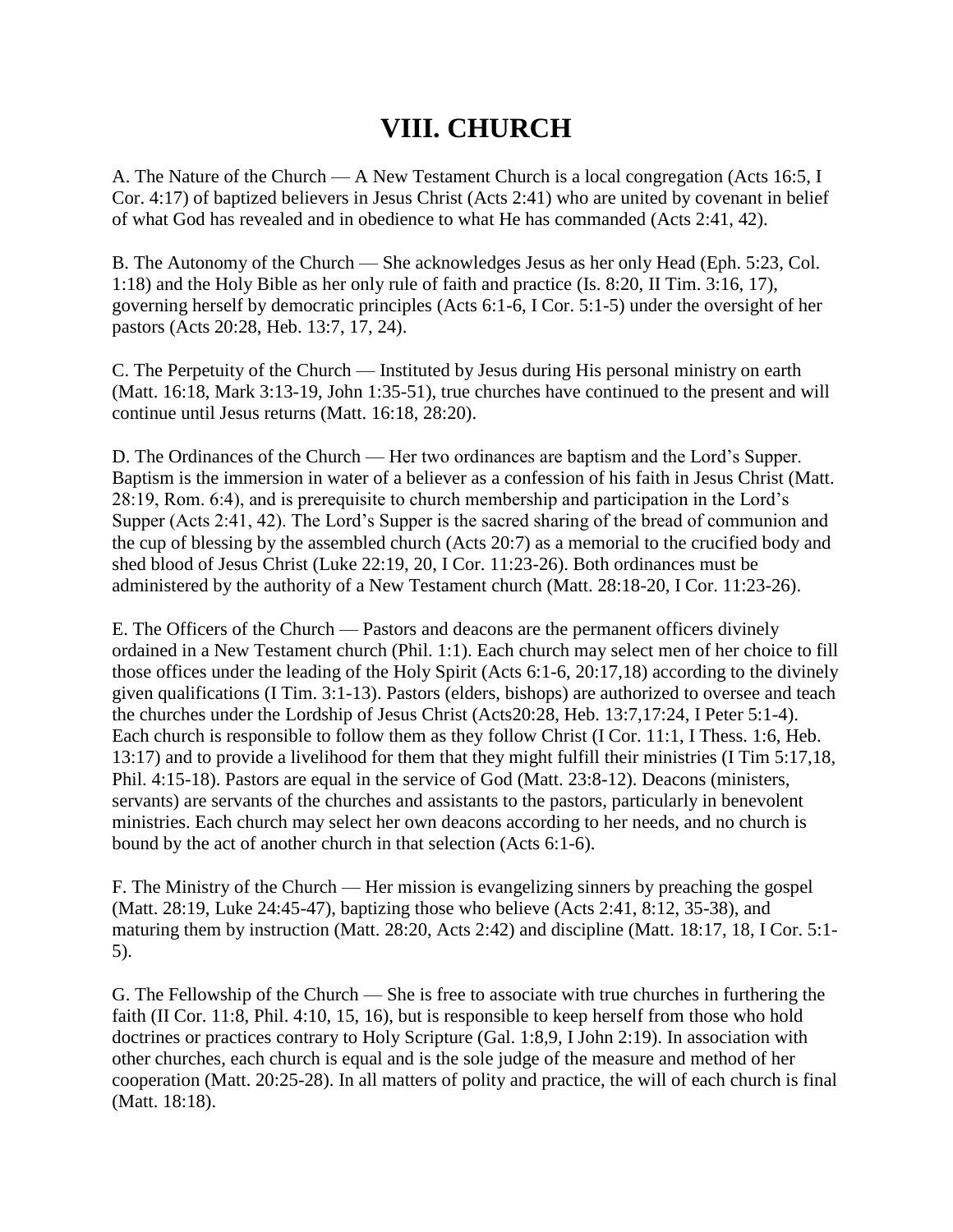## **IX. CIVIL AUTHORITY**

Human government was instituted by God to protect the innocent and punish the guilty. It is separate from the church, though both church and state exercise complementary ministries for the benefit of society (Matt. 22:21).

Christians should submit to the authority of the government under which they live, obeying all laws which do not contradict the laws of God, respecting officers of government, paying taxes, rendering military service, and praying for the welfare of the nation and its leaders (Rom. 13:1-7, I Peter 2:13, 17, I Tim. 2:1,2). They should vote, hold office, and exercise influence to direct the nation after the principles of Holy Scripture.

Civil authority is not to interfere in matters of conscience or disturb the institutions of religion (Acts 4:18-20), but it should preserve for every citizen the free exercise of his religious convictions.

Churches should receive no subsidy from the government, but they should be exempt from taxation on property and money used for the common good through worship, education or benevolence.

## **X. LAST THINGS**

A. Return — Our risen Lord will return personally in bodily form to receive His redeemed unto Himself. His return is imminent (I Thess. 4:13-17, Rev. 22:20).

B. Resurrections — After Jesus returns, all of the dead will be raised bodily, each in his own order: The righteous dead in "the resurrection of life" and the wicked dead in "the resurrection of damnation" (John 5:24-29, I Cor. 15:20-28).

C. Judgments — Prior to the eternal state, God will judge everyone to confer rewards or to consign to punishment (Matt. 25:31-46, II Cor. 5:10, Rev. 20:11-15).

D. Eternal States — Heaven is the eternal home of the redeemed (John 14:1-3) who, in their glorified bodies (I Cor. 15:51-58), will live in the presence of God forever (I Thess. 4:17) in ultimate blessings (Rev. 21, 22). Hell is the place of eternal punishment and suffering (Luke 16:19-31) for the devil, his angels (Matt. 25:41), and the unredeemed (Rev. 20:10-15).

## **ADDENDUM**

NOTE: The following statements are not to be binding upon churches already affiliated with this association, or to require adoption by churches petitioning this body for privilege of cooperation, or to be a test of fellowship between brethren or churches. However, they do express the preponderance of opinion among the churches of the Baptist Missionary Association of Missouri.